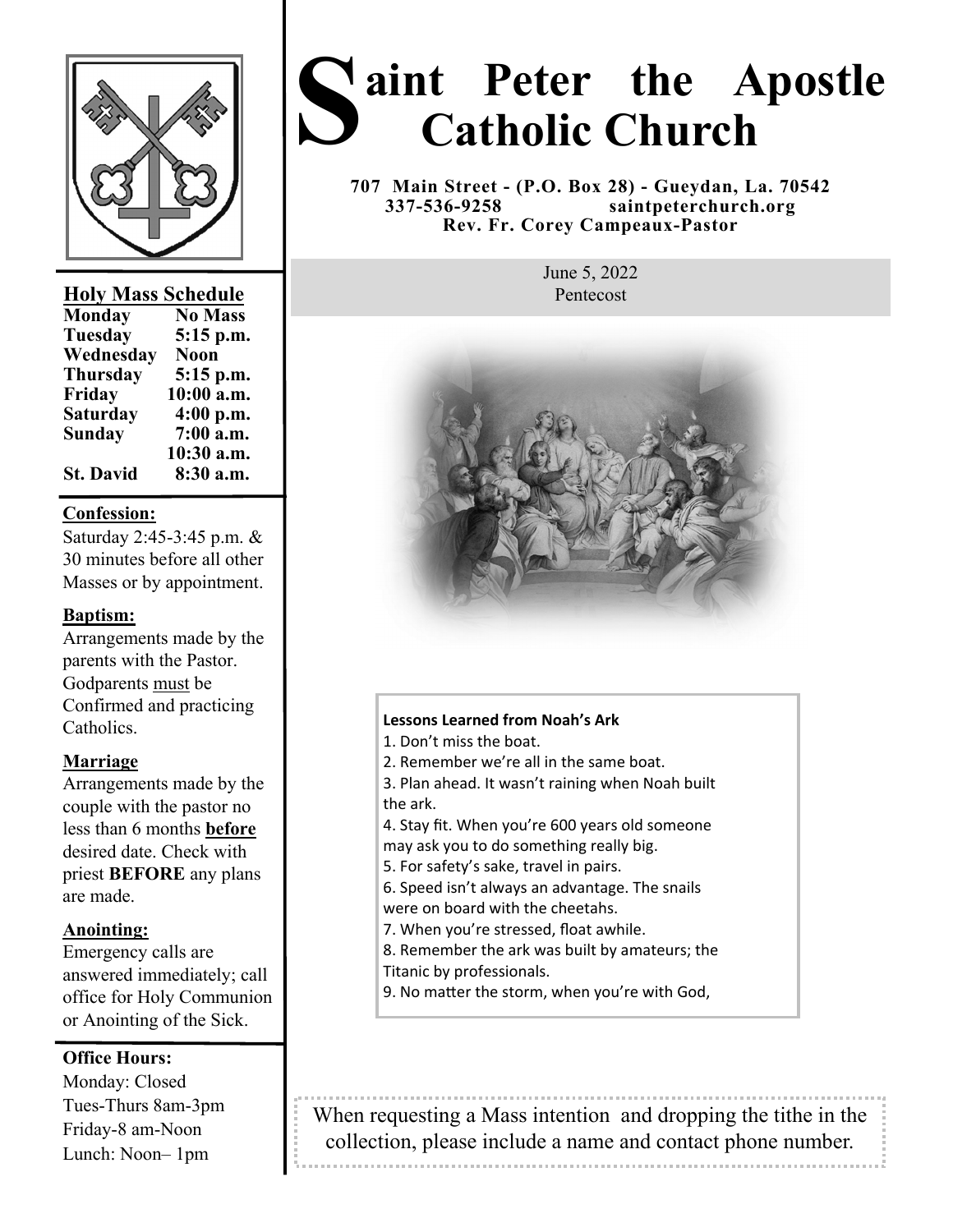## Prayer for Priests

Eternal Father, we lift up to You these and all the priests of the world. Sanctify them. Heal and guide them. Mold them into the likeness of Your Son, Jesus, the Eternal High Priest. May their lives be pleasing to You. In Jesus' name we pray. Amen.

| $5^{\circ}$<br>Reverend<br>Albert<br>Louapre, SJ | 6<br>Reverend<br>Michael<br>Luxbacher, | Charles<br>Mallet | Reverend Msgr Very Reverend Reverend<br>Msgr W. Curtis Donald<br>Mallet, JCL VG Martin, SJ |  | 10<br>Reverend<br>Charles "Billy" Kenneth<br>Massie | Reverend<br>Mayne |
|--------------------------------------------------|----------------------------------------|-------------------|--------------------------------------------------------------------------------------------|--|-----------------------------------------------------|-------------------|
|--------------------------------------------------|----------------------------------------|-------------------|--------------------------------------------------------------------------------------------|--|-----------------------------------------------------|-------------------|

#### Prayer for Seminarians

O Lord Jesus Christ, great High Priest, I pray that you call many worthy souls to your holy priesthood. Enlighten the Bishop and Vocation Director in the choice of candidates, the Spiritual Pietro rectors in molding them, and the professors in instructing them. Lead the seminarians daily in your unerring footsteps, so that they may become priests who are models of purity, possessors of wisdom, and heroes of sacrifice. May they be steeped in humility and aflame with love for God and man, apostles of your glory, and sanctifiers of souls. Mary, Queen of the Clergy, pray for us. Amen.

| 5<br><b>Nicholas</b><br>"Nico"<br>Broussard | Haden<br>Coleman | John<br>Dugas | Tre'<br>Fonetnot | 9<br>Bro John Paul Reverend Mr.<br>CJC<br>(William | 10<br>David<br>Furka | Zachary<br>Fuselier |
|---------------------------------------------|------------------|---------------|------------------|----------------------------------------------------|----------------------|---------------------|
|                                             |                  |               |                  | Fruge')                                            |                      |                     |

#### **Pray for healing of the sick**

Larry, Cindy Benoit Tabby Broussard Benoit Ruston Bourque Sandy Breaux Tammy B. Cormier Kaitlyn, Kameryn Cornelious Lori, Joe Dudoit Johnny Dupuis Dylan, Erin, Gracie Greene Mona, Robert Guidry Earline Hardee Janet Hebert Felicia, Karine, Lance, Landon, Margaret, Walter Raven, Riley Jolivette, Jr., Sr., III Alton, Kylee, Baylie, Ned Chuck Martin Sidonia Primeaux Clyde Reese Aimee Sonnier Jerry Wilson Watch, O Lord, with those who wake, or watch, or weep tonight, and give Your angels charge over those who sleep. Tend

Your sick ones, O Lord Christ. Rest Your weary ones. Bless Your dying ones. Soothe Your suffering ones. Pity Your afflicted ones. Shield Your joyous ones. And for all Your love's sake.

Crawfish boil fundraiser total is \$14,677.25 Thanks to all who made this possible! It is greatly appreciated.



#### **First Collection**

St. Peter \$ 2301.00 St. David \$ 527.81 Second collection this weekend is for church loan.

# June 5

**Amen**

Virtues are formed by prayer. Prayer preserves temperance. Prayer suppresses anger. Prayer prevents emotions of pride and envy. Prayer draws into the soul the Holy Spirit, and raises man to Heaven.

- Ephrem the Syrian (306-373), Doctor of the Church, Feast Day June 9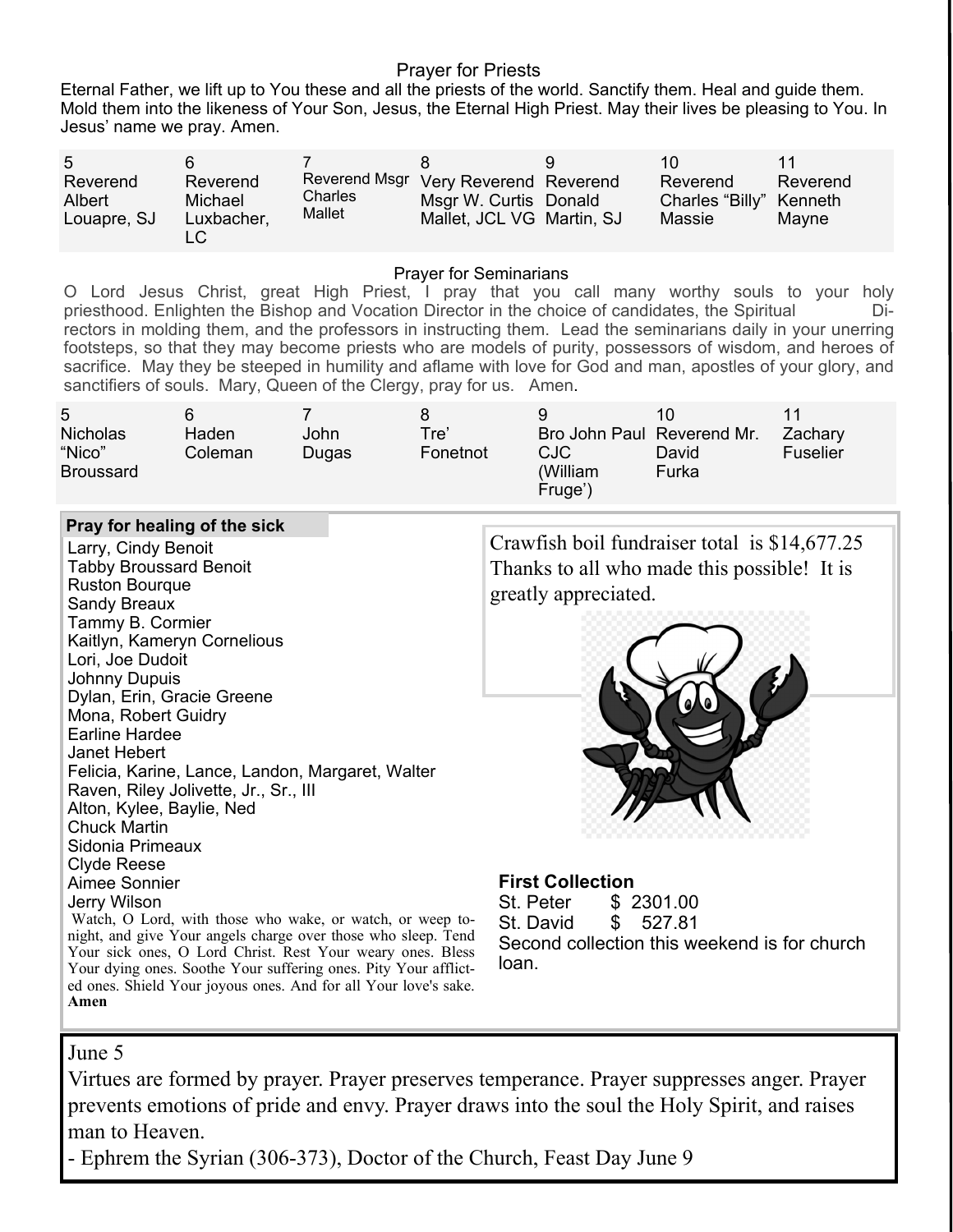#### Likewise the Spirit helps us in our weakness; for we do not know how to pray as we ought, but the Spirit himself intercedes for us with sighs too deep for words. according to the will of God. Romans 8:26-27

Now is the time of Pentecost. Before the Second Vatican Council we celebrated an octave for Pentecost like Christmas and Easter. It is a worthy thing still to remember because the birth of the Church is exemplified at Pentecost. It was through the grace of the spirit that Peter and the apostles preached the gospel and covered 3,000 converts with a single convert. By the Lord this is done. Today, we frequently preach, teach and live without the Holy Spirit in our lives and accordingly we have few converts. It is God the Holy Spirit living in us that really brings christianity to life within us and provides solutions to the difficulties we are facing.

We often believe that all there is to life is what we see. Consequently, we also view the teachings of the church and the gospel as dusty old words which need to be updated for the times. How can God's words be dusty or outdated when He existed before the the world began. He is timeless. All of history is before him in a single moment. God it was, who created the heavens, the earth and all in them. God created the visible creation that we see with our eyes and study with science, and the unseen realities which are more apparent to the angels. God's word applies to all of these eternally.

The apostles listened to the word of God their whole lives. They lived with Jesus, who is the word incarnate. Despite this, they were lacking in their faith. They were not lacking in education. They needed to grow in their faith through witnessing the death and resurrection of Jesus, and receiving the outpouring of the Holy Spirit at Pentecost.

In Pentecost, the Apostles were profoundly transformed by God's grace. Jesus brought about this transformation in them. They seemed lost after Jesus' death because they trusted more in themselves than in God, just as we put more trust in ourselves, in science, in government or other human institutions. Like the Apostles we learn just how limited these things are. The Apostles needed to receive the Holy Spirit and learn to correspond with Him as Mary did.

It is one thing to hear Jesus' promise that he will not leave us orphans. It is another matter to know this through experience. In Pentecost, the Apostles witness God acting in them so thoroughly that they not only speak in languages which they do not understand, but a crowd of three thousand were moved to conversion through their miraculous hearing of the preaching. They ask, "What shall we do?" and are told, "Repent and be baptized…and you shall receive the gift of the Holy Spirit." (Acts 2:37-38) It is the action of the Holy Spirit that inspires conversion and brings it to completion.

As we try harder and harder to find solutions without God, and even try to exclude God from our society disorder, chaos and suffering increase. All the while the Holy Spirit inspires the faithful to meet the challenges of our lives. I am always reminded of the story of a town in the Czech Republic. They were farmers like we are, but they relied on their crops for food. One year the crops were failing and they were facing the possibility of starvation in the winter. At this time a mysterious woman appeared who taught them to pray to the Holy Spirit. This was long before the Second Vatican Council or the Catholic Charismatic Renewal (1100 AD).

When the people prayed to the Holy Spirit, they were filled with Charisms of the Holy Spirit. They witnessed miracles, and their supply of food miraculously lasted through the winter. They continued to live what they had learned after the crisis loving one another, praying to the Holy Spirit and being so overcome by divine love that their masses lasted for hours. This one very abbreviated story illustrates how God has the solutions for our difficulties if only we ask, and submit ourselves to him.

The apostles prayed to be filled to the Holy Spirit as Jesus instructed them. They prayed for 9 days until the promise of God came upon them. We have no less need of the Holy Spirit today than the the apostles did in theirs. I hope that all of us learn to pray to the Holy Spirit so that He can help us in our needs, whether they be instruction in the faith, overcoming falsehood, surviving famine, discerning the true way in the midst of a crooked generation or whatever else. May God be praised that seeing our weakness He sends us not only a avocation, but the Advocate, the Holy Spirit.

Fr. Campeaux